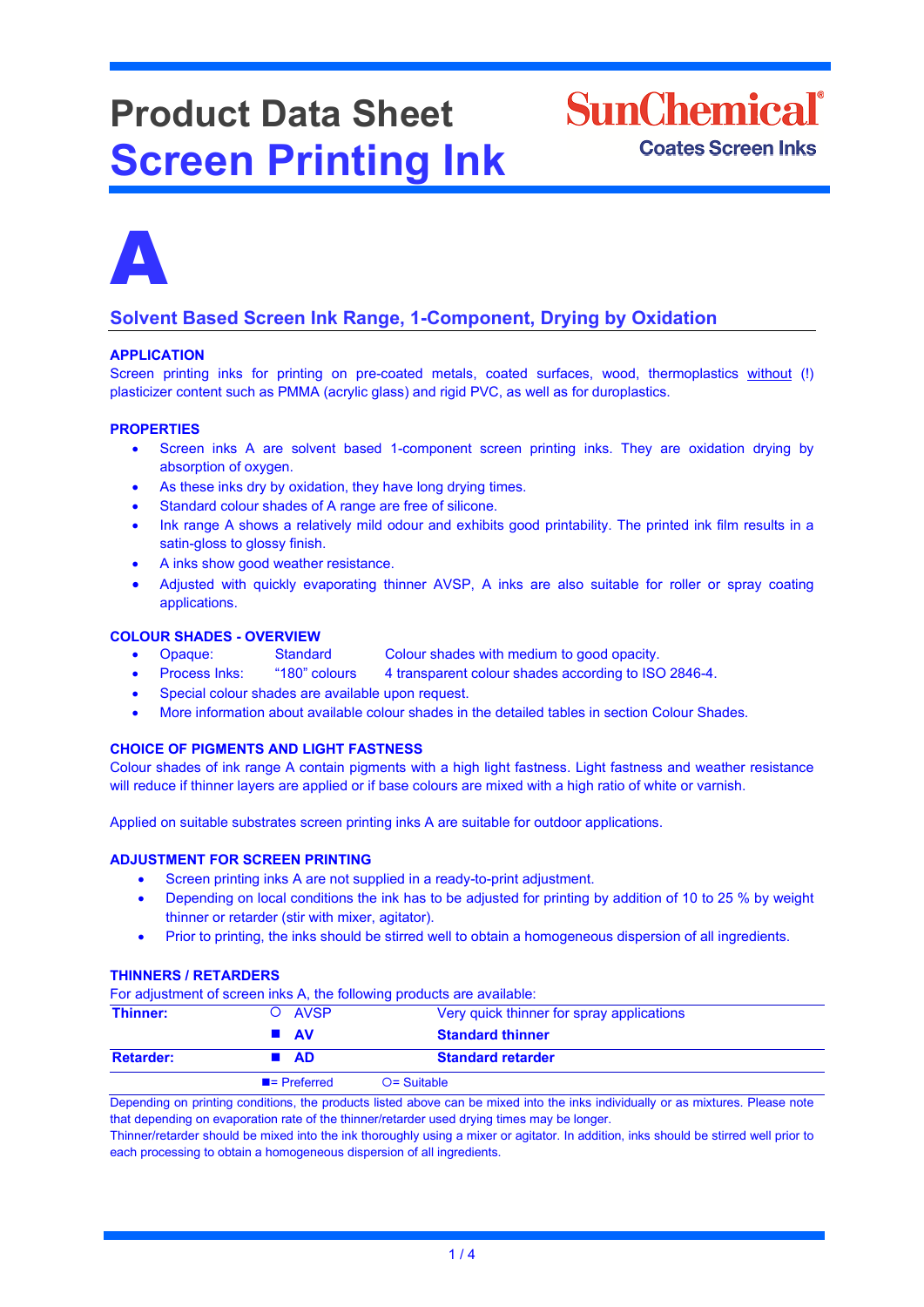# **ADJUSTMENT FOR SPRAY COATING APPLICATION**

Screen inks A can also be roller coated or applied with a spray gun. For these applications, A inks have to be thinned with the quickly evaporating thinner AVSP. Addition of thinner, usually >50%, depends on the required processing viscosity.

| <b>ADDITIONAL AUXILIARY AGENTS</b> |  |  |
|------------------------------------|--|--|
|------------------------------------|--|--|

| <b>Application</b>    | <b>Product</b>            | <b>Addition in % by weight Additional Information</b> |                                     |
|-----------------------|---------------------------|-------------------------------------------------------|-------------------------------------|
| <b>Retarder paste</b> | LAB-N 111420/VP Max. 10%  |                                                       | Gloss slightly reduced              |
| <b>Drying Agent</b>   | $A/ST-00$                 | $0.25 - 0.5\%$                                        | See "Drying"                        |
| Increase viscosity    | Thickening powder Max. 3% |                                                       | <b>Stir with mixer</b>              |
| <b>Matting</b>        | <b>Matting powder</b>     | Max. 5%                                               | <b>Stir with mixer</b>              |
| Flow agent            | LAB-N 561969              | $0.3 - 0.5\%$                                         | Free of silicone / Do not overdose! |
| Anti floating agent   | LAB-N 561248              | $1 - 1.5\%$                                           | <b>Stir with mixer</b>              |

# **OVERPRINTING**

Generally, it is not necessary to overprint A inks with varnish. If required overprinting is possible with A 70.

#### **BRONZE COLOURS, MIXING OF BRONZE INKS**

Bronze colours may be available upon request.

Printers can mix bronzes themselves using bronze pastes B 75, B 76, B 77 and B 79 as well as bronze powder B 78-POWDER. For examples of colour shades please refer to our Bronze Colour Card.

These "B" bronze pastes and "B" bronze powder are mixed with varnish A 70 prior to processing.

| Mixing ratios in parts by weight: |     |      |             |
|-----------------------------------|-----|------|-------------|
| Gold bronze paste/powder to       |     | A 70 | $= 1:3 - 4$ |
| Silver bronze paste               | to. | A 70 | $= 1: 4-6$  |

Bronzes B 75 to B 79 are prone to oxidation (exception B 78-POWDER). Therefore, they should be overprinted, e.g. with A 70. B-bronzes are not recommended for long-term outdoor applications.

B 78-POWDER does not tend to oxidation. The pale copper shade will not darken with time. Colour of inks mixed with B 78-POWDER is similar to colour 78/AB as shown on our "bronze colour card".

Note: When overprinting bronze colours with varnish or other colour shades, it is essential to carry out pre-tests to check intermediate adhesion of the ink layers (fingernail test, tape test). Possibly mixing ratio needs to be changed to a higher varnish ratio (between 10 – 30%).

#### **DRYING**

A screen printing inks dry by oxidation. After evaporation of solvents the inks actually dry by reaction of the binding agent with oxygen (oxidation reaction).

As drying times strongly depend on various factors, drying times below can only be approximate:

- Hand dry at 20°C: approx. 4 8 hours
- Completely dry 20°C: approx. 12 24 hours
- Heat application up to a temperature of 80°C may significantly speed up the drying process.

Note:

Due to their chemistry, drying times may become longer if A inks are stored for longer periods. In that case, drying process can be sped up by adding of 0.25 up to a maximum of 0.5% of additive drying agent A/ST-00.

#### **SCREEN FABRIC / STENCILS**

Screen inks A are formulated for printing with fabrics ranging from 77 to 120 threads/cm. Suitability for printing with coarser or finer fabrics should be determined by appropriate pre-trials.

All copy emulsions and capillary films suitable for solvent based screen inks can be used as stencil material, such as our program of SunCoat or Murakami products.

#### **CLEANING**

Stencils and tools can be cleaned with our universal cleaning agents URS or URS 3.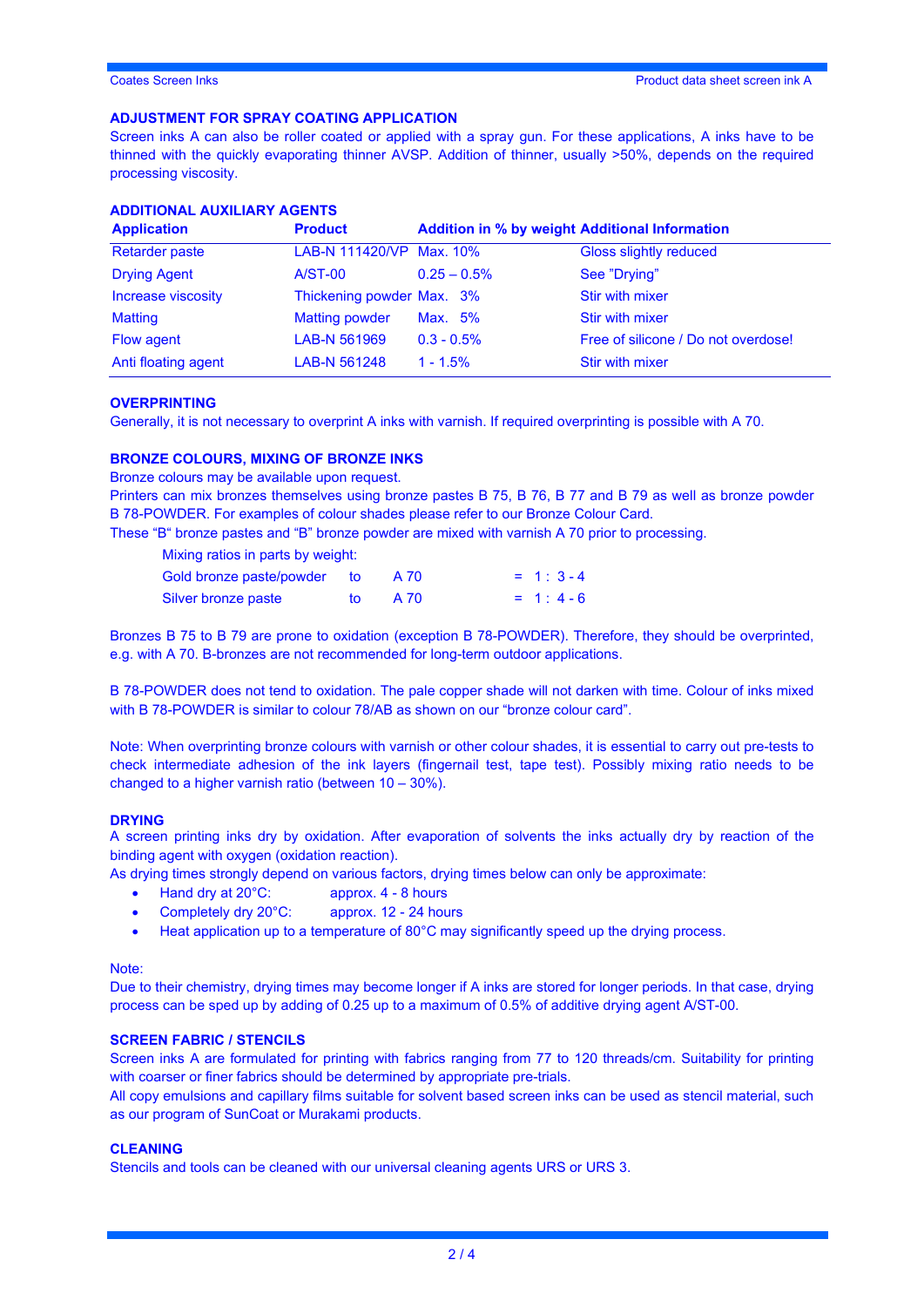# **PACK SIZE**

Screen printing inks A are delivered in 1 litre containers. Other pack sizes are available upon request.

#### **SHELF LIFE**

In original sealed containers, A inks have a shelf life of 2 years from date of production. For the exact date of expiry, please refer to the label.

Note: To avoid surface skinning opened cans must be closed air-tight immediately after use. In case of skinning any skin formed on the ink surface must be carefully removed with a spatula and disposed of. Skin particles in liquid inks of A range cannot be dissolved.

# **SAFETY DATA SHEETS**

Read safety data sheet prior to processing Safety data sheets comply with Regulation (EC) No. 1907/2006 (REACH), Appendix II.

# **CLASSIFICATION AND LABELLING**

Hazard classification and labelling comply with Regulation (EC) No. 1272/2008 (CLP/GHS).

### **CONFORMITY**

Coates Screen Inks GmbH does not use any of the substances or mixtures for the production of printing inks, which are banned according to the EUPIA (European Association of the Printing Inks Industry) exclusion policy. Further compliance confirmations are available upon request.

# **ADDITIONAL INFORMATION ABOUT OUR PRODUCTS**

| Product data sheets: | <b>Auxiliary Agents for Screen Printing HM</b>                          |
|----------------------|-------------------------------------------------------------------------|
| <b>Brochures:</b>    | <b>Solvent Based Screen Printing Inks</b>                               |
| Internet:            | Various technical articles are available for download on www.coates.de. |
|                      | section "SN-Online"                                                     |

**FOR COLOUR RANGES, PLEASE REFER TO NEXT PAGE.**